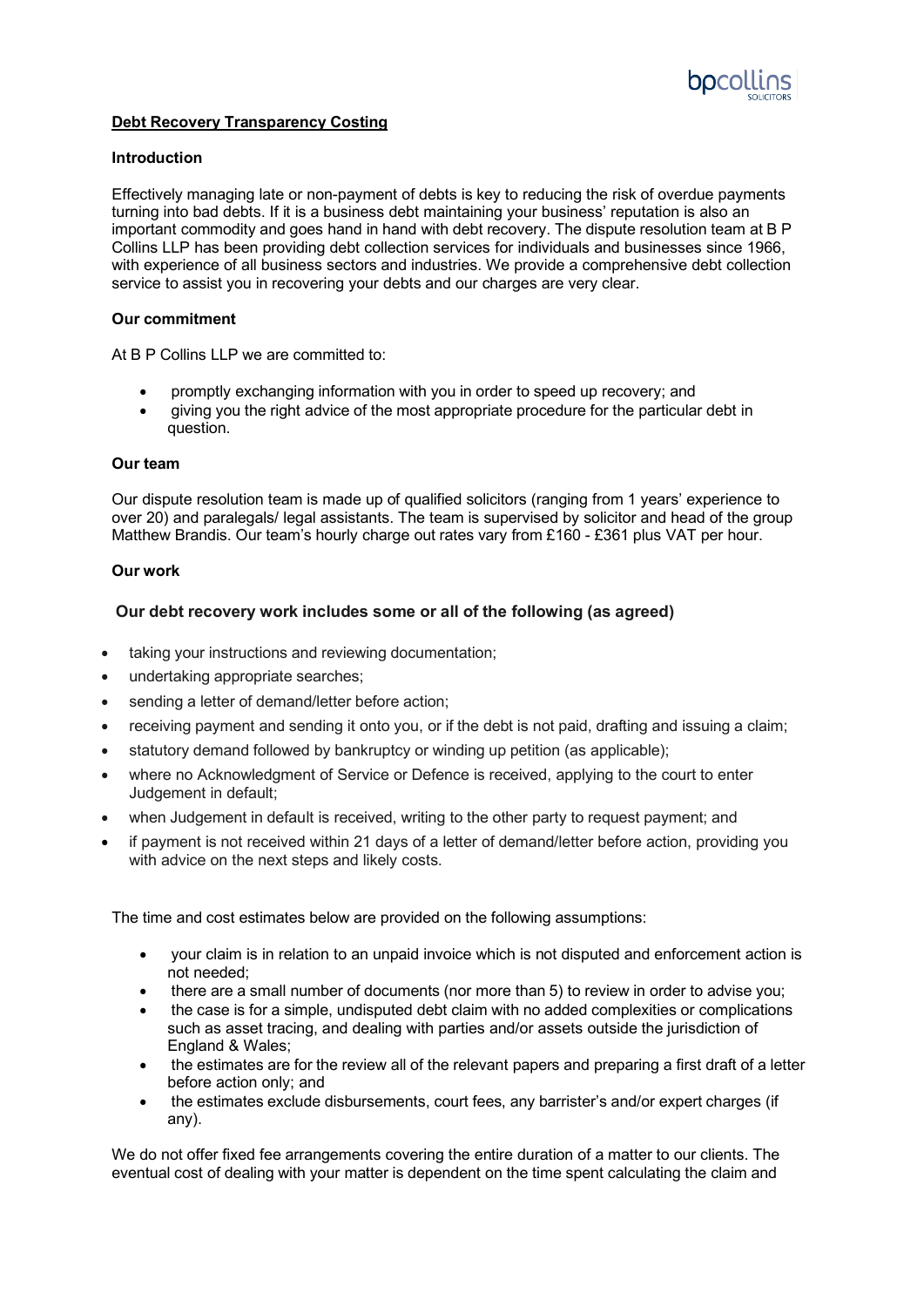

reading the relevant documents you provide. If the other party disputes your claim at any point, we will discuss any further work required and provide you with revised advice about costs if necessary, which could be on a limited fixed fee basis [\(e.g. i](http://e.g/?ce_b4=R2luYS5Db25uZWxsQGJwY29sbGlucy5jby51aw%3d%3d&utm_medium=email&utm_source=outlook)f a one off letter is required), or an hourly rate if more extensive work is needed. Please note that the costs information given below is general and a full case specific estimate can be obtained by contacting our dispute resolution team directly.

| Debt Value             | Court fees *                         | Average range                                                  | Average range of costs |
|------------------------|--------------------------------------|----------------------------------------------------------------|------------------------|
|                        | (Court issued                        | of chargeable                                                  |                        |
|                        | claim - no VAT                       | hours                                                          |                        |
|                        | applicable)                          |                                                                |                        |
| Up to £5,000           | Up to £205                           | $8 - 10$                                                       | £2,000 - £2,500        |
| £5,001 -<br>£10,000    | £455                                 | $12 - 18$                                                      | £3,000 - £4,500        |
| £10,001 -<br>£50,000   | $5%$ of the<br>value of the<br>claim | $25 - 35$                                                      | £6,250 - £8,750        |
| £50,001 -<br>£100,000  | 5% of the<br>value of the<br>claim   | $40 - 50$                                                      | £10,000 - £12,500      |
| £100,001 -<br>£200,000 | 5% of the<br>value of the<br>claim   | Please contact our firm directly for a tailored cost estimate. |                        |
| £200,001+              | £10,000                              | Please contact our firm directly for a tailored cost estimate. |                        |

All estimates referred to below are excluding VAT.

*HMCTS court fees correct as of July 2020*

Please note that anyone wishing to proceed with a claim should bear in mind that:

- the VAT element of our fee cannot be reclaimed from your debtor if you are registered for VAT;
- interest and compensation (for business debts) may take the debt into a higher banding, with a higher cost; and
- the costs quoted above are not for matters where enforcement action, such as the bailiff, is needed to collect your debt.

### **Contested claims**

If any Claim is contested in Court for claims up to £10,000 there is a general no costs recovery rule (except for the Court fee and some minor additional costs) and therefore it is not usually cost effective to incur legal costs, other than at certain stages of the claim.

For claims that go to trial worth between £10,000 and £50,000 the overall legal costs may end up being close to or more than the sum in dispute (depending on the complexity of the claim/defence), typically the costs are between £15,000 - £40,000.

For claims that go to trial above £50,000 to £100,000 the legal costs typically the costs are between £40,000 - £75,000.

### **Disbursements**

A disbursement is defined as a cost payable to another organisation which is incurred by our firm on behalf of our clients.

The cost of instructing a barrister to draft a claim can vary and our firm often instructs counsel on the basis that it is cost effective to do so. A typical fee for counsel to draft a claim form ranges from £900 - £1,800 plus VAT, depending on the nature and complexity of the case.